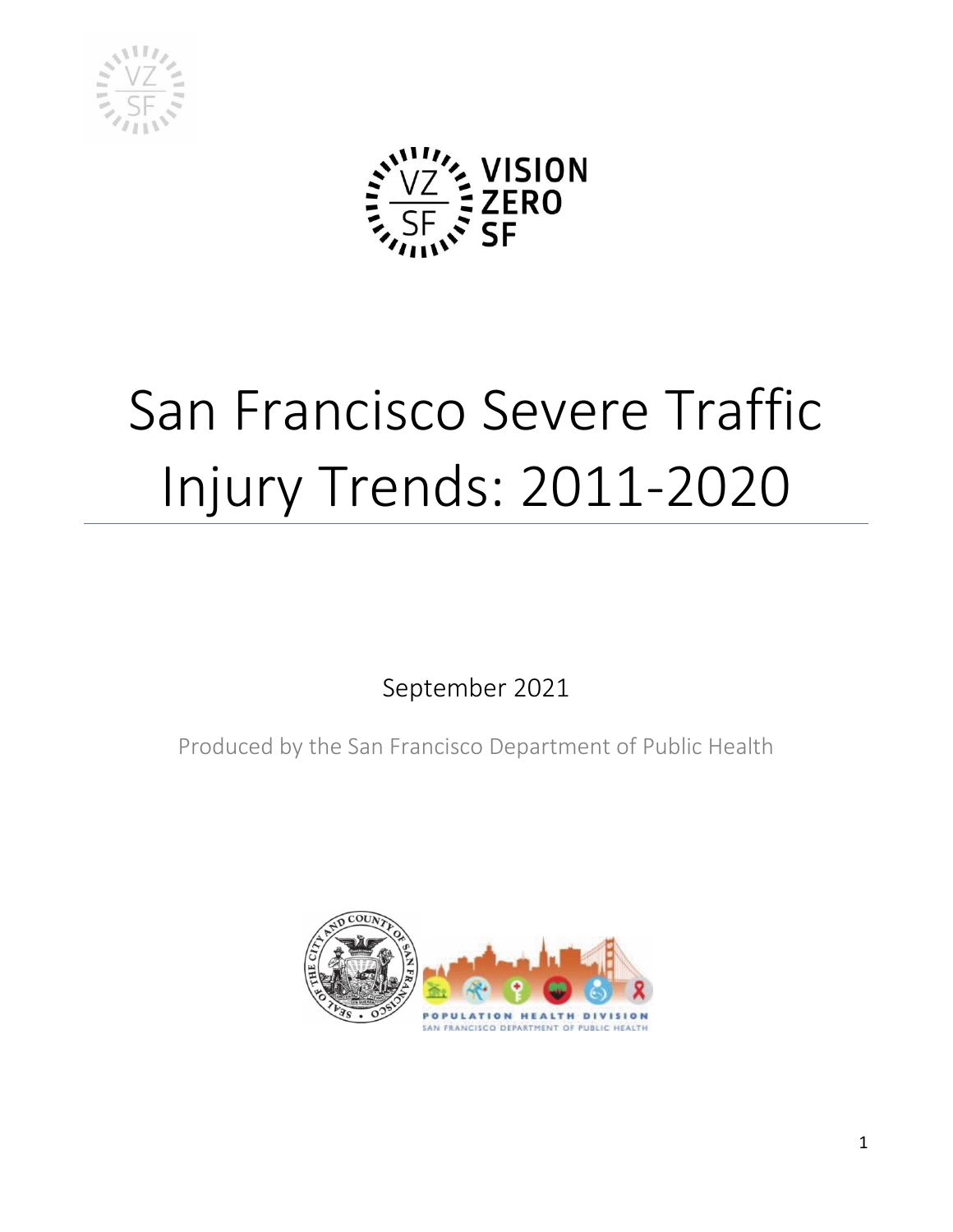

# Table of Contents

| MONITORING SEVERE INJURIES IN OUR TRANSPORTATION SYSTEM USING ZUCKERBERG SF GENERAL                               |  |
|-------------------------------------------------------------------------------------------------------------------|--|
|                                                                                                                   |  |
|                                                                                                                   |  |
|                                                                                                                   |  |
|                                                                                                                   |  |
|                                                                                                                   |  |
|                                                                                                                   |  |
|                                                                                                                   |  |
|                                                                                                                   |  |
|                                                                                                                   |  |
|                                                                                                                   |  |
|                                                                                                                   |  |
|                                                                                                                   |  |
|                                                                                                                   |  |
|                                                                                                                   |  |
|                                                                                                                   |  |
|                                                                                                                   |  |
|                                                                                                                   |  |
|                                                                                                                   |  |
| Table 2: Count of Critical Injuries and Proportion by Travel Mode - from Hospital Data  12                        |  |
|                                                                                                                   |  |
|                                                                                                                   |  |
|                                                                                                                   |  |
|                                                                                                                   |  |
|                                                                                                                   |  |
| Figure A: Total Police Severe Counts and Hospital Severe and Critical Injury Count- from Police Data and Hospital |  |
|                                                                                                                   |  |
|                                                                                                                   |  |
| Appendix B: SAN FRANCISCO EMERGENCY MEDICAL SERVICES AGENCY (SF EMSA) RETRIAGE GUIDELINES  18                     |  |
|                                                                                                                   |  |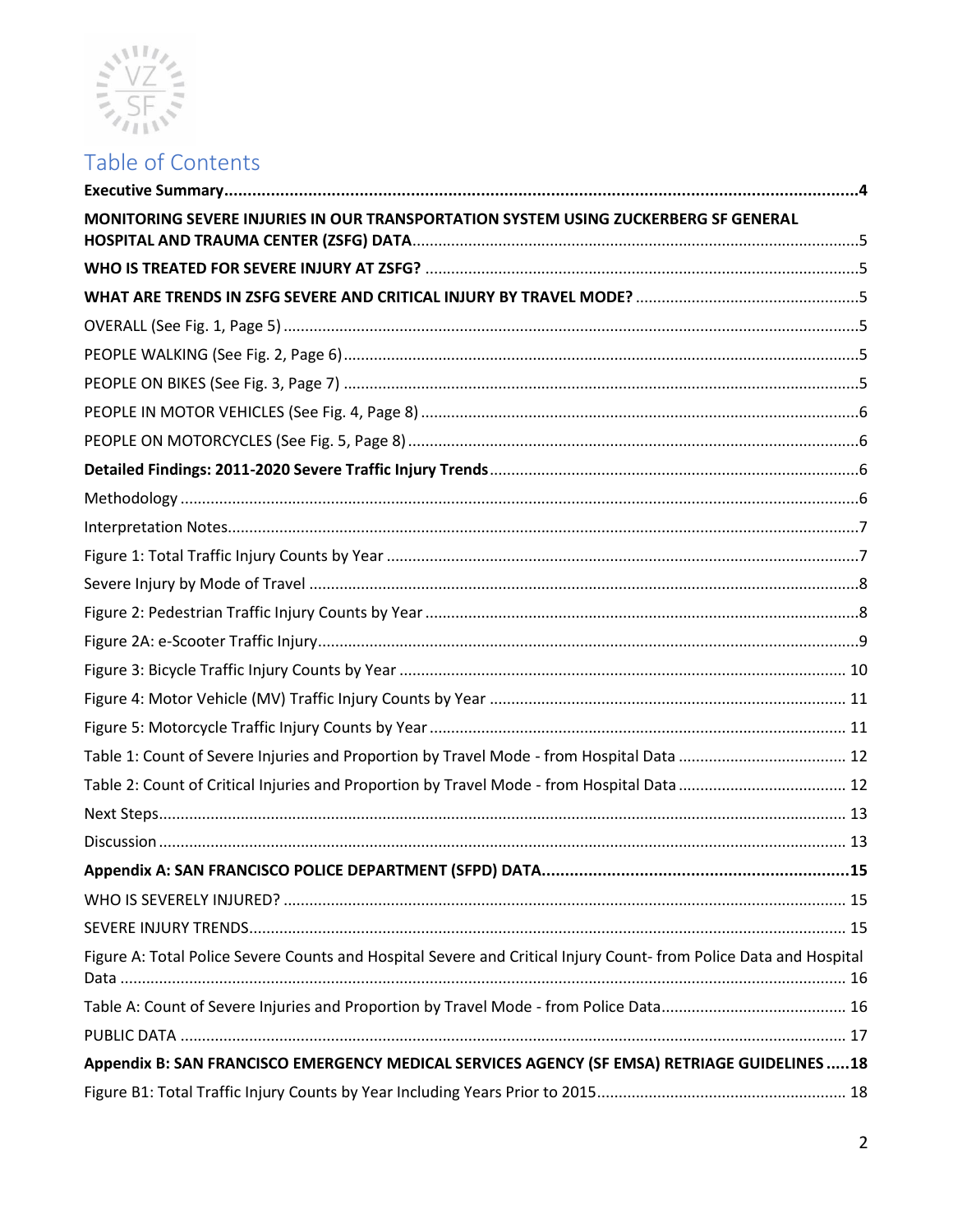

| Table B1: Count of Severe Injuries and Proportion by Travel Mode - from Hospital Data (2011-2020)  21   |  |
|---------------------------------------------------------------------------------------------------------|--|
| Table B2: Count of Critical Injuries and Proportion by Travel Mode - from Hospital Data (2011-2020)  21 |  |

**Suggested APA Format Citation:** San Francisco Department of Public Health. (2021, September). San Francisco Severe Injury Trends: 2011-2020. San Francisco, CA: Program on Health, Equity and Sustainability.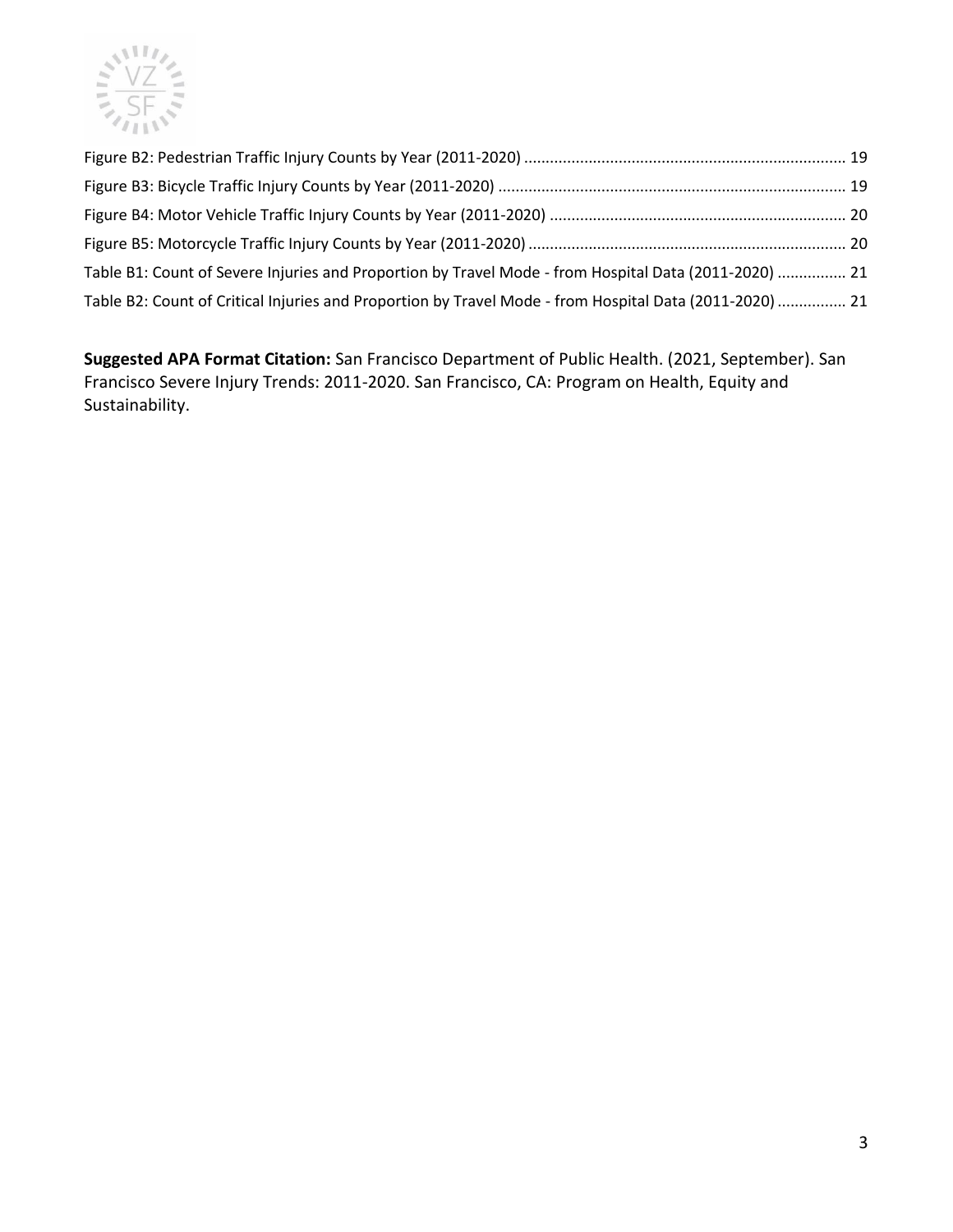

Working together to prioritize street safety and eliminate traffic deaths in San Francisco.

# Executive Summary

Vision Zero is San Francisco's initiative to eliminate traffic fatalities and reduce severe traffic-related injury on San Francisco's streets. The Department of Public Health's (SFDPH) Vision Zero team monitors severe injuries utilizing trauma registry data from Zuckerberg San Francisco General Hospital – our City's Level I Trauma Center where the most severely injured patients are seen and treated, and where injury severity is clinically assessed by medical professionals. SFDPH tracks both *severe injuries* as well as *critical injuries* - a subset of patients that are the most severely injured. This is our best and most reliable data source for detecting severe injuries in our transportation system. SFDPH supplement this data with SF police data collected from police traffic collision reports (see Appendix A), which has been historically the primary data source for severe injury in San Francisco.

The decade of data presented in this report inform City and community understanding of those most severely injured on streets in San Francisco – and how that picture is shifting over time, including since the adoption of Vision Zero in 2014. Vision Zero SF monitors and reports fatality data, which is more readily available, separately and on a monthly basis.<sup>1</sup> The latest end of year fatality report can be found here: https://www.visionzerosf.org/wp-content/uploads/2021/03/Vision-Zero-2020-End-of-Year-Traffic-Fatality-Report 1.0.pdf. Severe injury data helps us to further assess Vision Zero progress, and guide injury prevention initiatives.

This report includes crash data from 2020 during the pandemic of the coronavirus disease 2019 (COVID-19). The San Francisco Department of Public Health issued its first Stay at Home Order on Tuesday, March 17, 2020 and, as of the time this report was written, continues to advise avoiding high risk settings including workplaces and non-essential travel. Given the unprecedented social and economic disruption caused by the COVID-19 pandemic, the crash data trends shown in this report for 2020 may be a brief aberration. Caution should be used when comparing 2020 crash data to previous years as both significant increases or decreases in injuries may be attributable to the short-term effect of the pandemic on transportation patterns.

Next steps include updating the existing 2013-2015 Transportation-related Injury Surveillance System linkage of police and hospital data to include data through 2019. This seven-year dataset will enable more in-depth analyses of location, crash characteristics, socio-demographic information and travel mode, and used to update the city's Vision Zero High Injury Network<sup>2</sup>.

<sup>1</sup> Available at:

https://app.powerbigov.us/view?r=eyJrIjoiZDFhN2E3YjctMGNjNi00ZDZmLTgzMDAtNzYxYjRlODJkNzA3IiwidCI6IjIyZDVjMmN mLWNlM2UtNDQzZC05YTdmLWRmY2MwMjMxZjczZiJ9

<sup>2</sup> Available at: https://sfgov.maps.arcgis.com/apps/webappviewer/index.html?id=fa37f1274b4446f1bdddd7bdf9e708ff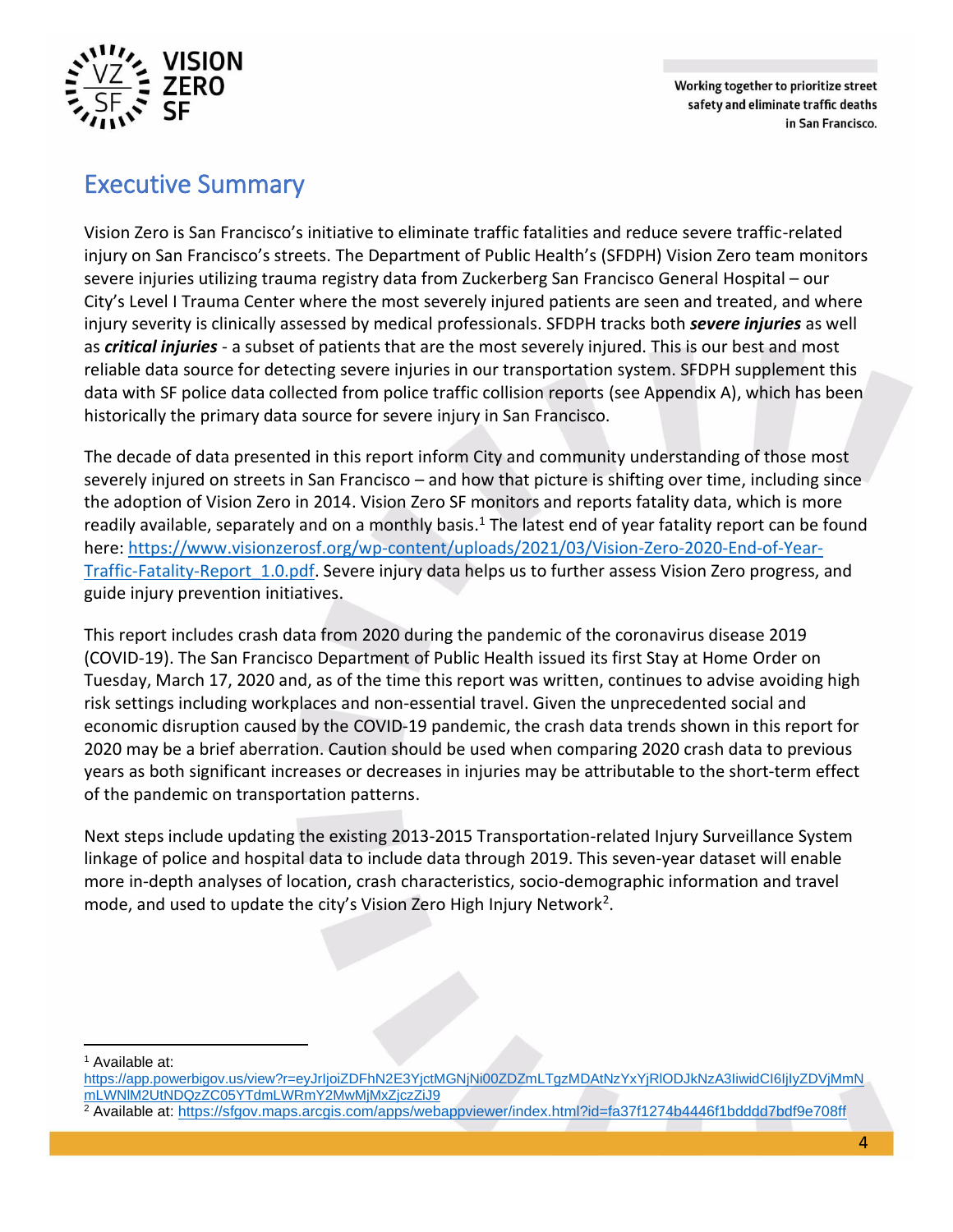

# MONITORING SEVERE INJURIES IN OUR TRANSPORTATION SYSTEM USING ZUCKERBERG SF GENERAL HOSPITAL AND TRAUMA CENTER (ZSFG) DATA

# WHO IS TREATED FOR SEVERE INJURY AT ZSFG?

- People walking continue to comprise approximately one-third of severe and 31-45% of critical injuries in recent years (2017-2019, tables 1-2).
- Motor vehicle injury makes up 29% of severe injuries and 24% of critical injuries in 2019. The proportion of critical injuries to people in motor vehicles treated at ZSFG slightly increased between 2018 and 2019, but both years were below the proportion seen in 2017 (30%). (See fig. 4, tables 1-2).
- Although there was a noticeable decrease in 2019, people biking continue to comprise approximately one-fifth of severe and critical injuries in recent years (2017-2019). (See fig. 3, tables 1-2).
- People on motorcycles continue to represent an increased proportion of severe injuries in 2019 (29%) compared to previous years; however, there was a slight decrease in proportion of critical injuries. (See fig. 5, tables 1-2).
- People biking and motorcycling continue to have a notably higher burden of injury relative to the proportion of trips they represent on SF streets**.**

# WHAT ARE TRENDS IN ZSFG SEVERE AND CRITICAL INJURY BY TRAVEL MODE?

# OVERALL (See Fig. 1, Page 5)

- **Severe injuries:** Overall severe injuries increased in hospital data through 2017 and 2018 but have since had a steady decline in 2019. The decrease in injuries in 2020 is likely attributable to the COVID-19 pandemic and shelter-in-place public health order.
- **Critical injuries:** ZSFG counts of critically (the most severely) injured patients during 2017-2020 were relatively stable and within a similar range compared to previous years. Unlike severe injuries, there was no noticeable decrease in critical injuries in 2020.

# PEOPLE WALKING (See Fig. 2, Page 6)

- **Severe injuries** slowly increased between 2017 to 2019 but had a significant drop in 2020 most likely due to the COVID-19 pandemic impacting transportation patterns.
- **Critical injuries** saw a notable rise between 2017 and 2018 but have since slowly decreased and are now within a stable range comparable to previous years.
	- o Within the pedestrian category, injuries associated with **e-scooters** were tracked for the first time in 2018 where seven severe injuries were associated with the devices, of which two injuries were critical. In 2019 this number decreased to 1 critical and 4 severe injuries but increased in 2020 to 4 critical and 5 severe injuries.

# PEOPLE ON BIKES (See Fig. 3, Page 7)

• Except for 2019, both **severe and critical injuries** to SF cyclists have been relatively steady since 2017. In 2019 an unusually high proportion of injured cyclists were discharged from ER relative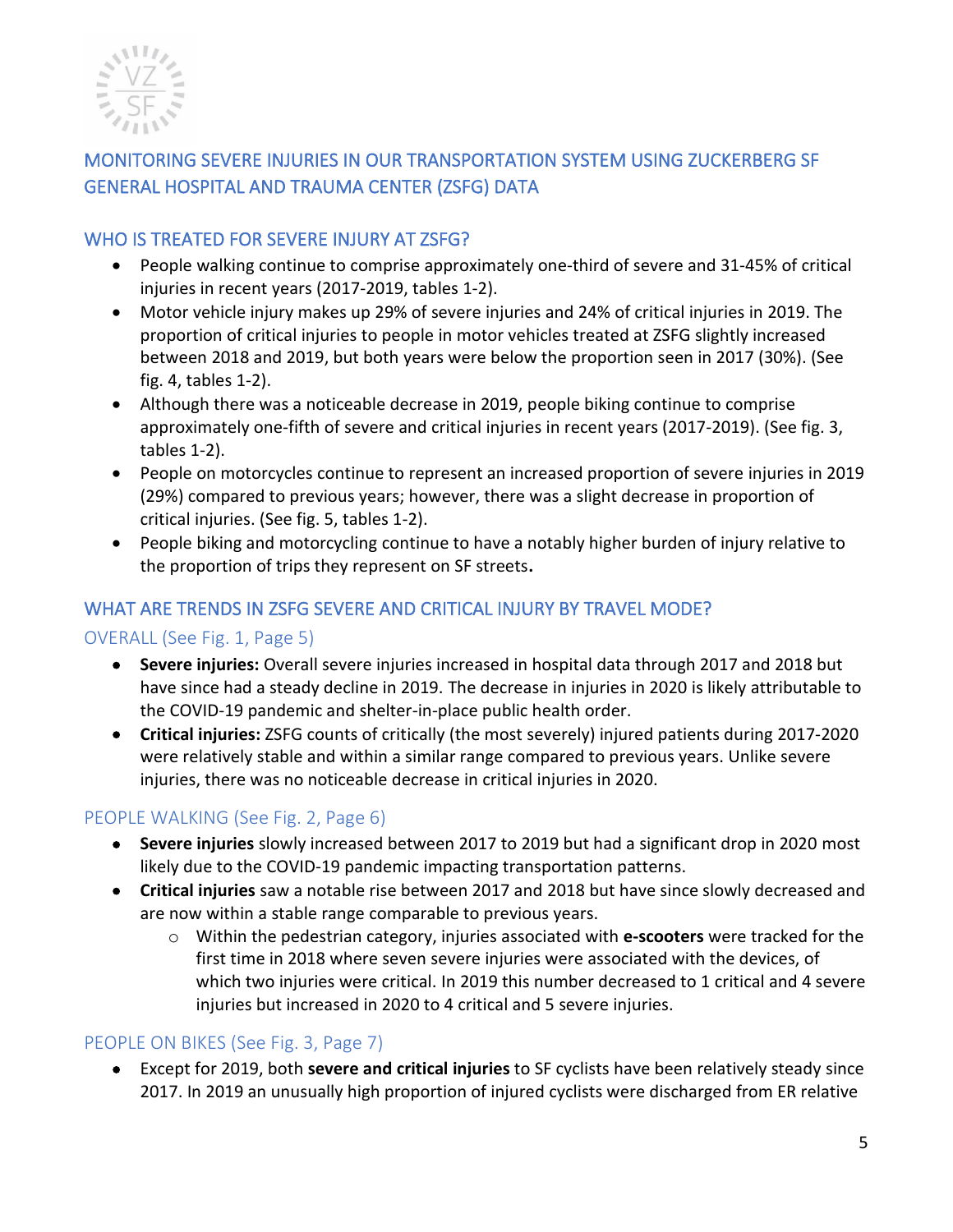

to other years. Unlike people walking and people in motor vehicles, there was no noticeable decrease in injuries to people on bikes in 2020 during the COVID-19 pandemic.

# PEOPLE IN MOTOR VEHICLES (See Fig. 4, Page 8)

- **Severe injuries** to people in motor vehicles have continued to trend downward, with 2019 seeing a 17% decrease in injuries compared to 2017. Like people walking, the decrease in injuries to people in motor vehicles in 2020 may be attributable to the COVID-19 pandemic impacting transportation patterns.
- **Critical injuries** to people in motor vehicles decreased 30% between 2017 and 2018 but remain higher than recent lows and within a stable range compared to previous years. Notably, hospital data includes people injured on freeways.

# PEOPLE ON MOTORCYCLES (See Fig. 5, Page 8)

- **Severe injuries** to people riding motorcycles, although down slightly compared to 2018, remain slightly higher compared to previous years. Like people riding bikes, there was no noticeable decrease in injuries to people on motorcycle in 2020 during the COVID-19 pandemic.
- **Critical injuries** to people riding motorcycles decreased relative to 2018, though remain within the range of 18-28 annual critical injuries seen since 2015. Notably, hospital data includes people injured on freeways.

# Detailed Findings: 2011-2020 Severe Traffic Injury Trends

# Methodology

This report relies on data from Zuckerberg San Francisco General Hospital and Trauma Center (ZSFG)'s trauma registry to monitor severe injury trends for Vision Zero. Strengths of this data system include clinical assessment of injury severity, and that ZSFG is the City's only Level I Trauma Center, where the most severe injuries in the city are treated. SFPD data was historically the only data source used to track severe injury and is summarized in Appendix A for comparison.

Injury severity in hospital data is categorized using a clinical injury severity scale (ISS) ranging from 1- 75, as well as whether someone required hospital admission for treatment. This analysis presents severe injuries from hospital data coded as *critical* (ISS greater than 15) and/or *severe* (all traffic injuries resulting in hospital admission).<sup>3</sup> **For hospital data, critical injury is included in severe injury counts and statistics.** Note that fatal injuries are not included in this analysis and are detailed in annual fatality reporting.<sup>4</sup>

<sup>&</sup>lt;sup>3</sup> Note: Severe injury reporting excludes deaths that occur within 30 days of injury which are tracked separately for Vision Zero fatality monitoring. Distinct from fatality monitoring for Vision Zero SF, severe hospital injuries in this analysis *include* those sustained on freeways, not-at-grade MUNI, BART and Caltrain infrastructure and in the Presidio. Fatality data do not. Protocol available at:

https://www.sfdph.org/dph/files/EHSdocs/PHES/VisionZero/Vision\_Zero\_Traffic\_Fatality\_Protocol.pdf <sup>4</sup> Vision Zero Traffic Fatality 2020 End of Year Report available at: https://www.visionzerosf.org/wpcontent/uploads/2021/03/Vision-Zero-2020-End-of-Year-Traffic-Fatality-Report\_1.0.pdf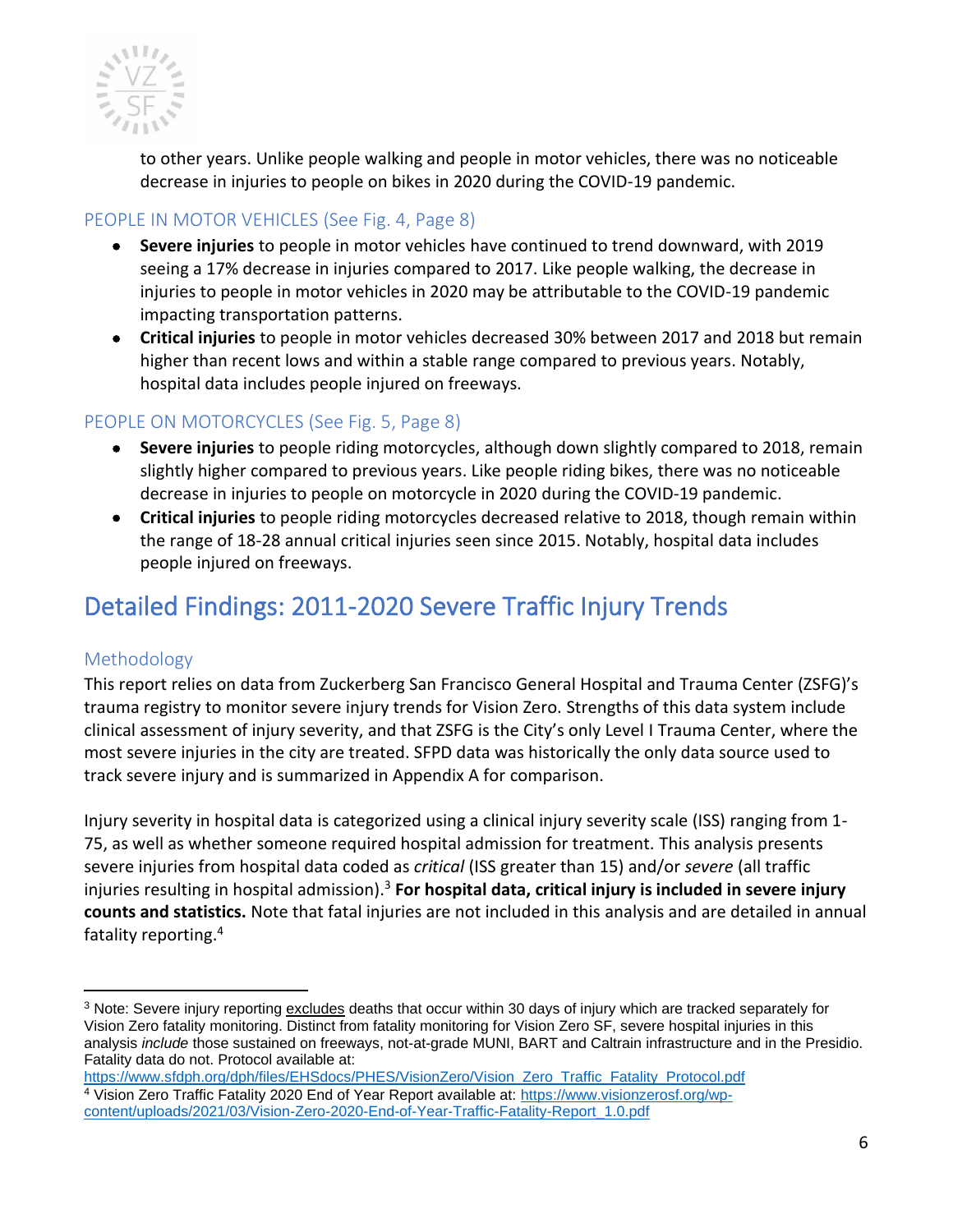

#### Interpretation Notes

Given the unprecedent disruption the COVID-19 pandemic had in the year 2020, this report will avoid any direct comparisons of 2020 to previous years. There is not enough information available yet to exactly understand how changes in traffic volume, enforcement, tourism, remote work, and transportation mode shift during this period impacted traffic crash injuries in San Francisco, or how long these emerging trends will continue after the pandemic ends. This report recommends providing additional context or caveats whenever 2020 data is used in comparison to previous or subsequent years of data and that longer-term conclusions should not be drawn based on data from 2020.

Additionally, a shift to the new International Classification of Diseases medical coding system (ICD-10) beginning with 2017 data affects the categorization of traffic modes but is not anticipated to have substantially changed number of patients attributed to each mode. Please note – hospital data includes people injured on SF freeways, making it distinct from VZSF fatality data which exclude people killed in freeway crashes (in addition to other factors, summarized in footnote 2).

At the end of 2013, the San Francisco Emergency Medical Services Agency (SF EMSA) issued retriage guidelines to ensure the most severely injured people were treated at ZSFG, even if they initially reported to another hospital. This change increases inclusion of the most severely injured in the ZSFG hospital data – and contributes to the increased but stable number of severe injuries observed from 2015 forward, relative to earlier years. Due to this change, counts of severe and critical injuries in years prior to 2015 are not inconsistent with current practices and therefore not shown in the following charts and tables. Severe and critical injury counts prior to 2015 (fig. B) are provided in Appendix B of this report



# Figure 1: Total Traffic Injury Counts by Year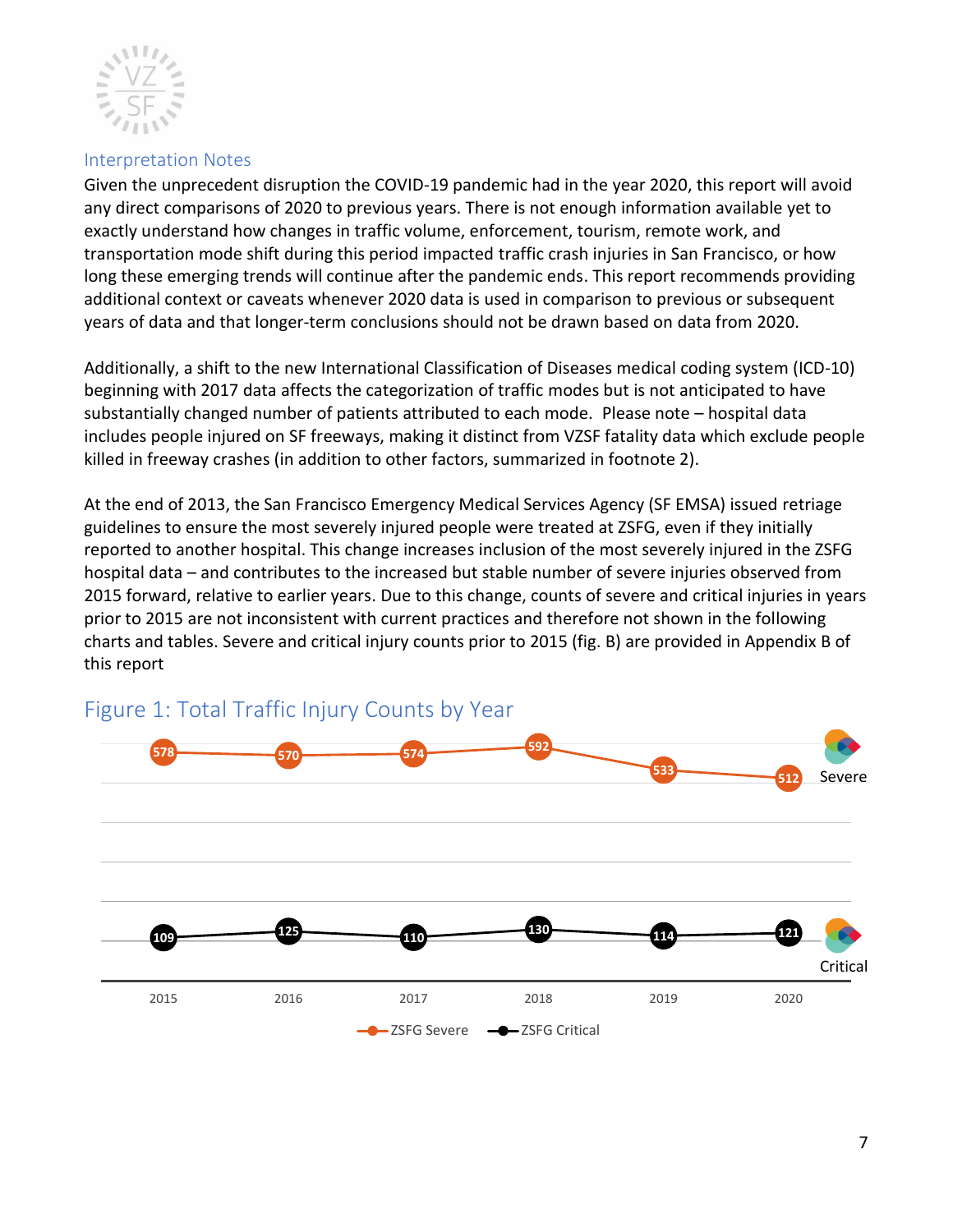

Overall injury trends reflect relatively stable counts of critically injured and slightly declining counts of severely injured patients in recent years. However, this consistency is not true of each individual travel mode, as explored in figures 2-5.

*Note:* ZSFG severe injury numbers *include* ZSFG critical injury counts.

# Severe Injury by Mode of Travel

Figure 2: Pedestrian Traffic Injury Counts by Year



Pedestrian injury is the most common severe traffic injury reported by ZSFG. Severe injuries to people walking were similar to prior years in 2019. While the annual count of critical pedestrian injuries rose in 2018, it declined in 2019.

The decline in severe and critical injuries in 2020 is likely attributable to lower pedestrian volumes due to the COVID-19 pandemic.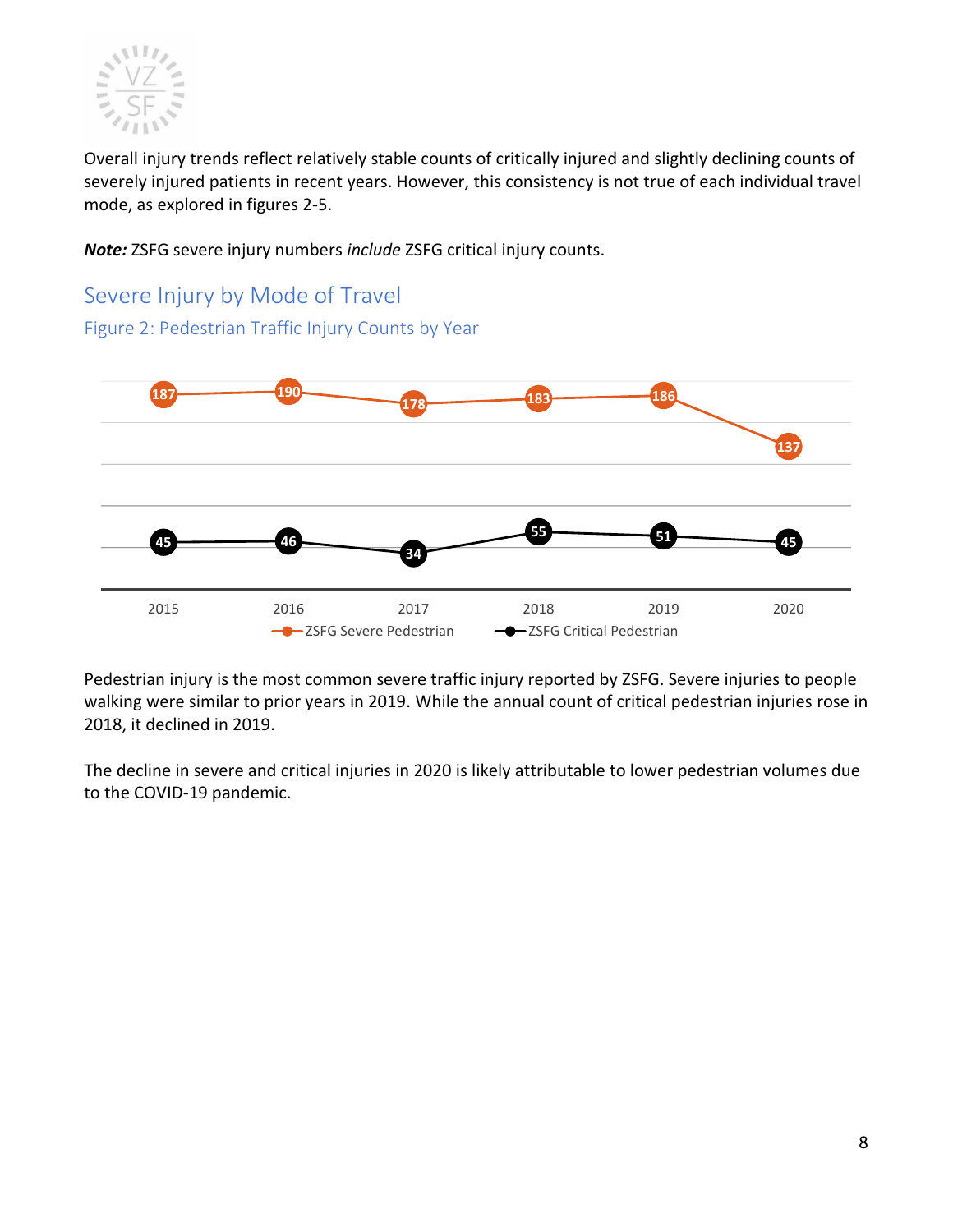

Figure 2A: e-Scooter Traffic Injury



In 2018 ZSFG began tracking injuries associated with use of standing electric scooters, following increased use of the devices.<sup>5</sup> E-scooter injuries are presently included within the pedestrian category of injury surveillance, whether the injured party was a person on foot or an e-scooter rider. A detailed analysis of preliminary data from e-scooter companies, police reports and ZSFG tracking conducted during the 2018 powered scooter pilot is available.<sup>6</sup>

Year 2020 data show five severe (requiring hospital admission) e-scooter related injuries, and of these four were critical injuries. These data do not include fatal injuries: for the first time in 2020 two riders of e-scooters died in San Francisco. Taken together, these data indicate this emerging mode may be particularly vulnerable to traffic injury.

<sup>5</sup> Vision Zero SF Injury Prevention Research Collaborative. 2019. A Methodology for Emerging Mobility Injury Monitoring in San Francisco, California Utilizing Hospital Trauma Records: Version 2.0. San Francisco, CA. Available at: https://www.sfdph.org/dph/EH/PHES/PHES/TransportationandHealth.asp <sup>6</sup> Vision Zero SF Injury Prevention Research Collaborative. (2019, April). *E-Scooter Collision and Injury Analysis.* San Francisco, CA. Available at: https://www.sfdph.org/dph/files/EHSdocs/PHES/VisionZero/E-Scooter Collision Injury 2019.pdf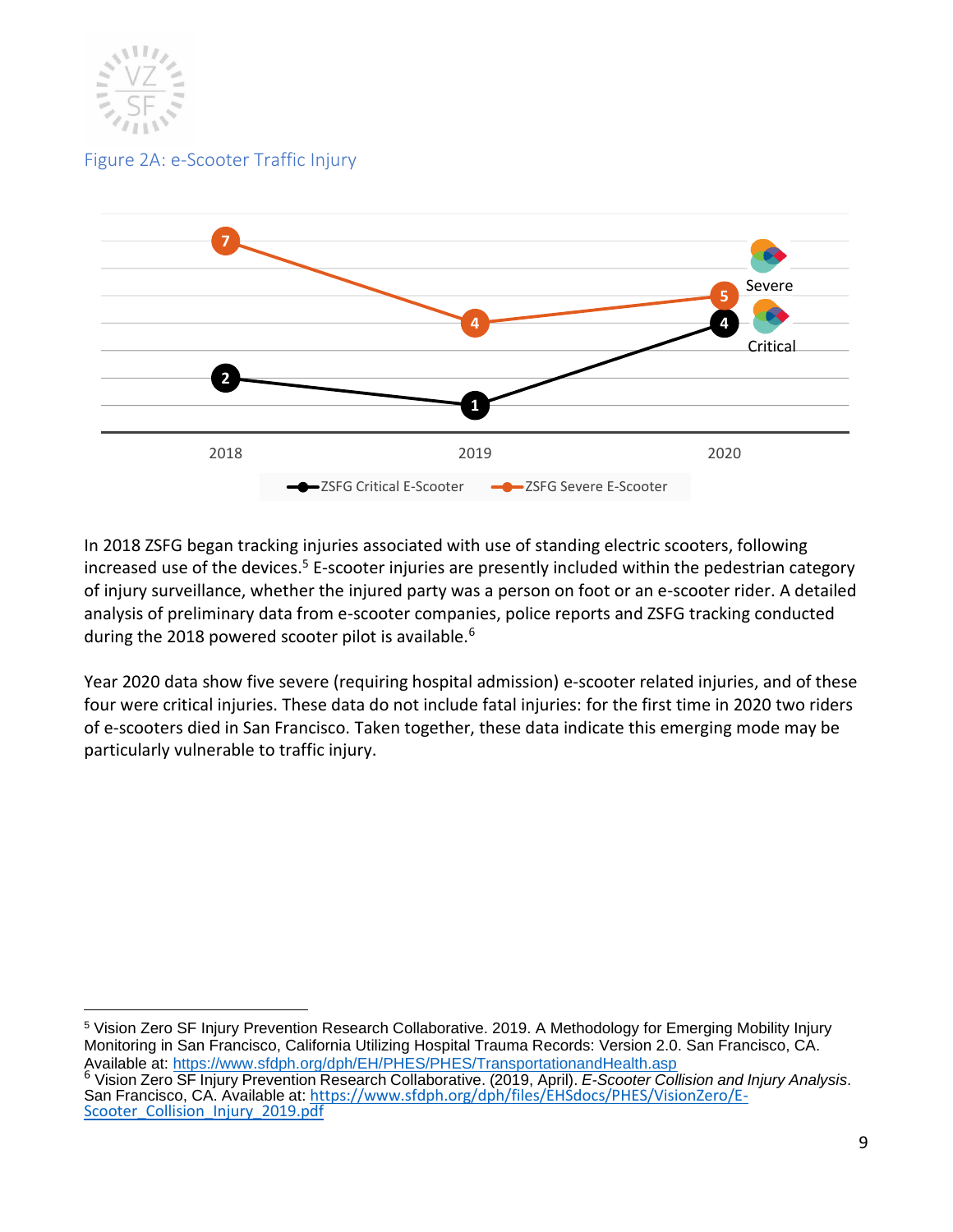

Figure 3: Bicycle Traffic Injury Counts by Year



Severe and critical cyclist injury counts dropped notably in 2019, for reasons which are not clear. People riding bicycles remain vulnerable road users who are over-represented in severe injury data relative to their proportion of trips on San Francisco streets.

Both severe and critical injury counts for cyclists increased in 2020 returning to the range seen in previous years apart from 2019. It is unclear if this increase is due to more people choosing to cycle because of the COVID-19 pandemic or if cyclist severe injuries are retracing back to their long-run trend.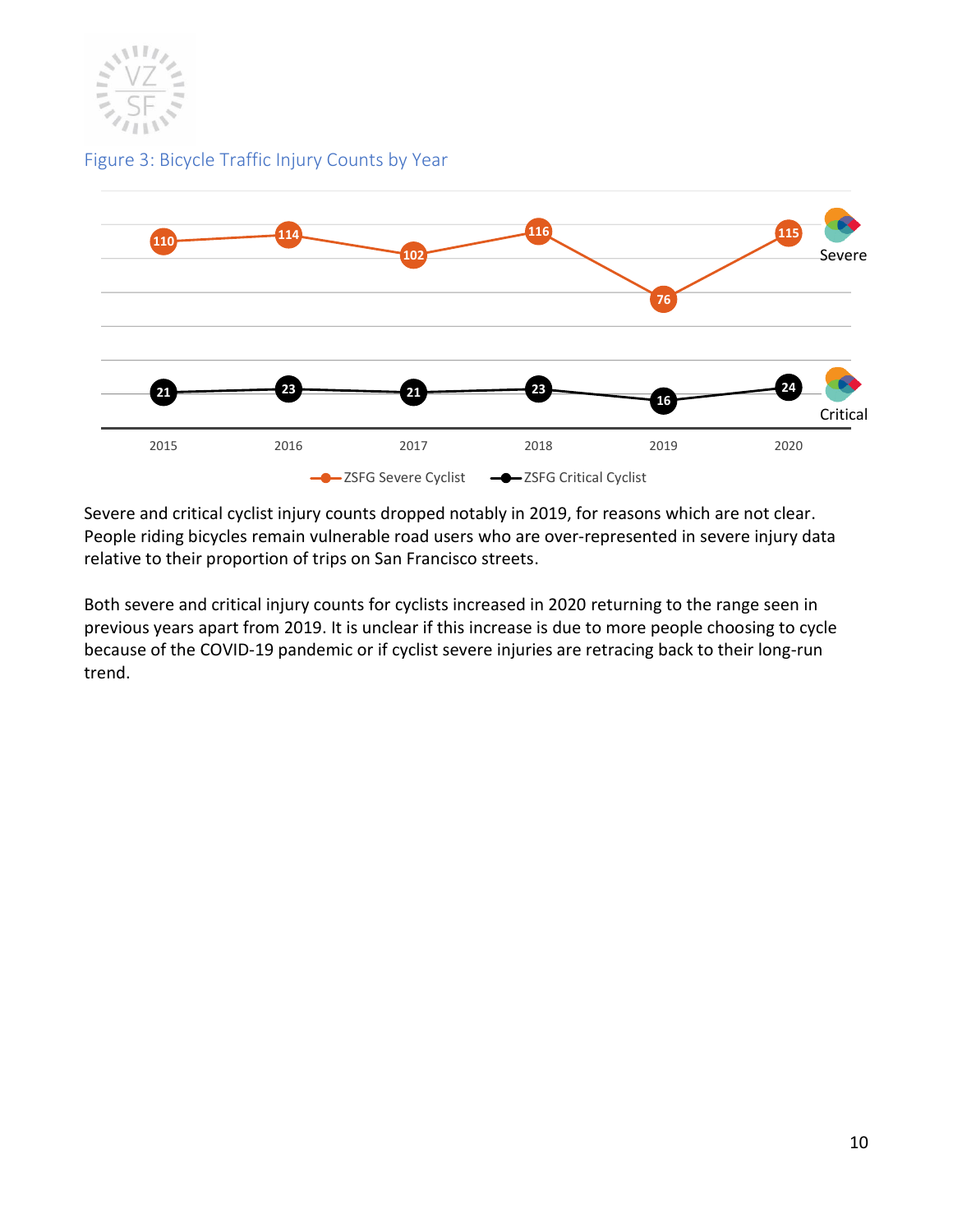

Figure 4: Motor Vehicle (MV) Traffic Injury Counts by Year



Counts of severe motor vehicle injury have fluctuated over time. Severe motor vehicle injury has been on the decline since 2017, while critical injuries slightly increased 2019. Notably, this data includes freeway injuries.

Like severe injuries to people walking, severe injuries to motor vehicle occupants declined noticeably in 2020. This is likely due to decreases in the number of people commuting into San Francisco by vehicle during the COVID-19 pandemic in 2020.



Figure 5: Motorcycle Traffic Injury Counts by Year

While recent counts of critical and severe injuries to people riding motorcycles fell below 2018's historic highs, motorcyclists remain a vulnerable road user group and trending slightly higher over the years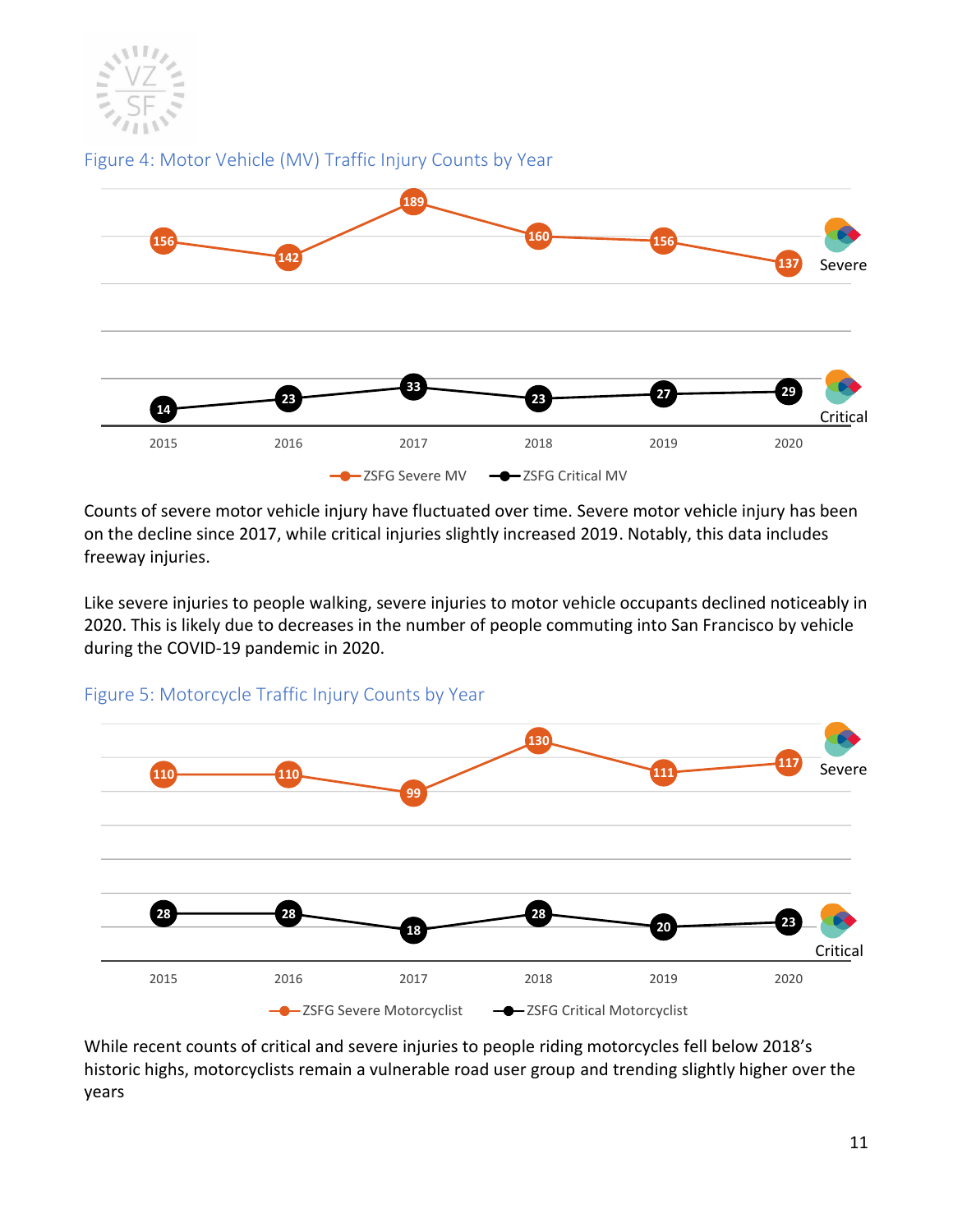

Similar to cyclists, there was an increase in the number of severe injuries during the COVID-19 pandemic in 2020. This could be due to less passenger vehicle volume and potential for higher speeds on uncongested streets.

| Year | Pedestrian | Cyclist   | Motorcyclist | <b>Motor vehicle</b><br>occupant | Other/<br><b>Unknown</b> | Total      |
|------|------------|-----------|--------------|----------------------------------|--------------------------|------------|
| 2015 | 187 (32%)  | 110 (19%) | 110 (19%)    | 156 (27%)                        | 15 (3%)                  | 578 (100%) |
| 2016 | 190 (33%)  | 114 (20%) | 110 (19%)    | 142 (25%)                        | 14 (2%)                  | 570 (100%) |
| 2017 | 178 (31%)  | 102 (18%) | 99 (17%)     | 189 (33%)                        | 6(1%)                    | 574 (100%) |
| 2018 | 183 (31%)  | 116 (20%) | 130 (22%)    | 160 (27%)                        | 3(1%)                    | 592 (100%) |
| 2019 | 186 (35%)  | 76 (14%)  | 111 (21%)    | 156 (29%)                        | 4(1%)                    | 533 (100%) |
| 2020 | 137 (27%)  | 115 (22%) | 117 (23%)    | 137 (27%)                        | 6(1%)                    | 512 (100%) |

#### Table 1: Count of Severe Injuries and Proportion by Travel Mode - from Hospital Data

Among severe injuries from hospital data, pedestrian injury perennially ranks as the most prevalent mode of injury, ranging from 31-35% of severe injuries over the last decade except for 2020. From 2017 to 2019 the proportion of severe injuries attributable to motorcycle crashes rose and remained above 20%. Severe injuries to cyclists have fluctuated somewhat, comprising 20% or more of all severe injuries in 2018 but falling to 14% in 2019. The motor vehicle occupant proportion of severe injury remained consistent from 2015 to 2019.

#### Table 2: Count of Critical Injuries and Proportion by Travel Mode - from Hospital Data

|      |            |          |              | <b>Motor vehicle</b> | Other/         |              |
|------|------------|----------|--------------|----------------------|----------------|--------------|
| Year | Pedestrian | Cyclist  | Motorcyclist | occupant             | <b>Unknown</b> | <b>Total</b> |
| 2015 | 45 (41%)   | 21 (19%) | 28 (26%)     | 14 (13%)             | 1(1%)          | 109 (100%)   |
| 2016 | 46 (37%)   | 23 (18%) | 28 (22%)     | 23 (18%)             | 5(4%)          | 125 (100%)   |
| 2017 | 34 (31%)   | 21 (19%) | 18 (16%)     | 33 (30%)             | 4(4%)          | 110 (100%)   |
| 2018 | 55 (42%)   | 23 (18%) | 28 (22%)     | 23 (18%)             | 1(1%)          | 130 (100%)   |
| 2019 | 51 (45%)   | 16 (14%) | 20 (18%)     | 27 (24%)             | $0(0\%)$       | 114 (100%)   |
| 2020 | 45 (37%)   | 24 (20%) | 23 (19%)     | 29 (24%)             | $0(0\%)$       | 121 (100%)   |

Among critical injuries, the proportion attributable to injured pedestrians rose in 2018 and 2019, reversing a decline observed in 2017. Regardless of year, pedestrian injury stands out as the leading mode of critical injury. The proportion of critical injury occurring among people riding bicycles has been relatively level over the past few years (~20%), while injury to motor vehicle occupants declined from a high of 30% in 2017 to 18% in 2018 then increasing to 24% in 2019, a proportion consistent with previous years.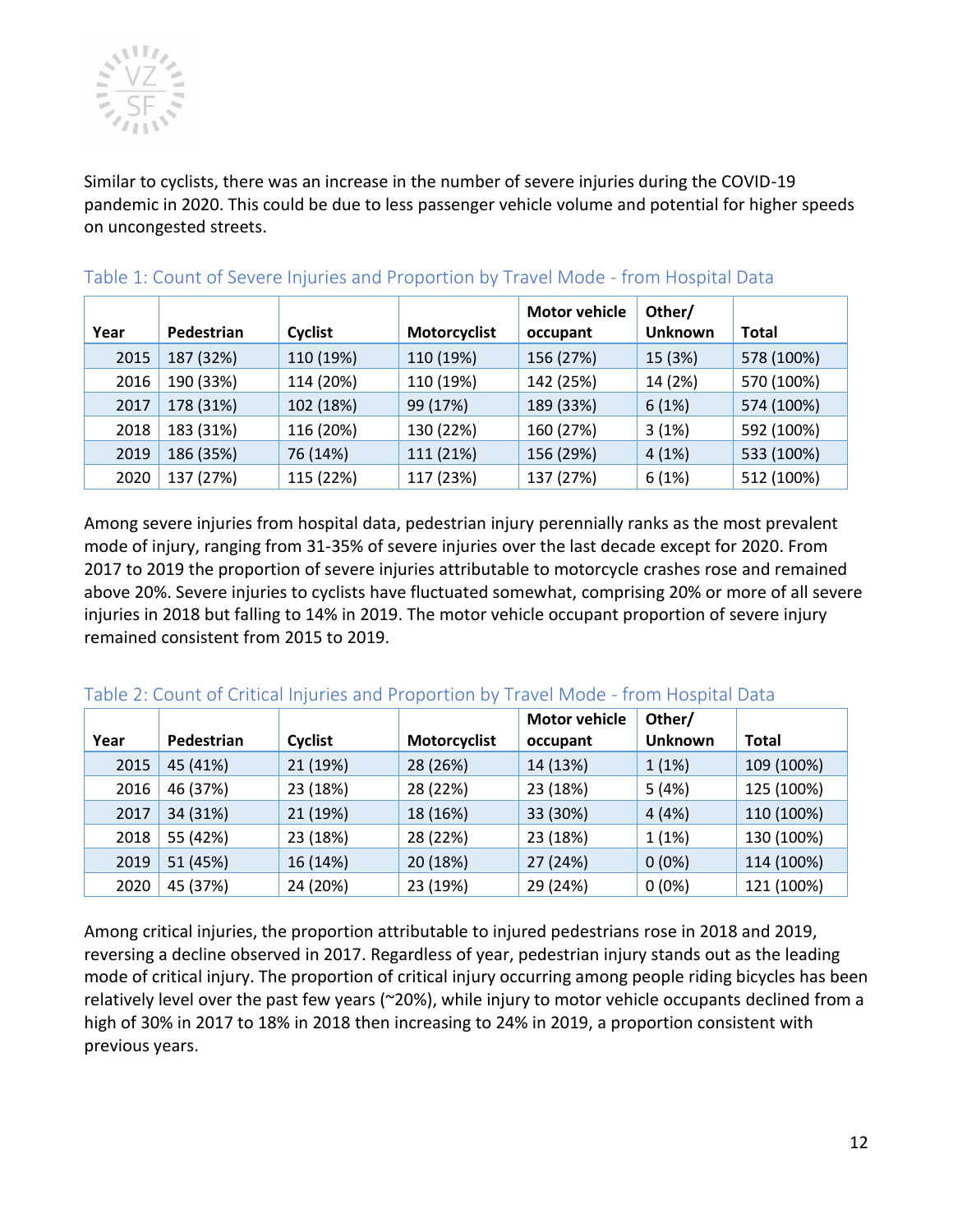

# Next Steps

SFPD and ZSFG injury assessments represent overlapping populations and do not compare severity between data sources. Some of the injured people in police data are also captured in hospital injury data, while some injured people are included in police or hospital data only. To address this issue SFDPH maintains the San Francisco's Transportation-related Injury Surveillance System which found that ~60% of records classified as severe appeared both in police and hospital data, with notably differences in proportion captured in hospital-only data based on travel mode. The linked data from 2013-2019 will become the primary data source to analyze severe injury trends and will be used to update San Francisco's Vision Zero High Injury Network. In 2023 SFDPH will complete another linkage of 2020-2022 data.

Data linkage will facilitate analyses at the intersection level and offer more comprehensive data on crash and socio-demographic factors. There will be further investigation into the factors contributing to increases in severe motorcycle injuries, as well as those contributing to increases in critical pedestrian injuries following recent declines.

# **Discussion**

San Francisco continues to invest significant resources to eliminate traffic deaths and reduce severe injuries on San Francisco streets. This work is described in the **Vision Zero Action Strategy** – which includes: data-driven, strategic actions city agencies are advancing; evidence-based, high-impact transformative policies to address vehicle speeds and miles travelled that require local legislative authority; complementary city goals to increase walking, biking, and improved transit while reducing driving and vehicle miles travelled; and the critical importance of equity and ensuring a safe transportation system for even the most vulnerable communities to realize Vision Zero.

Vehicle speed is a fundamental predictor of crash survival and injury severity – and is thus a focus of Vision Zero efforts to slow speeds, save lives and prevent severe injury. Seniors are more vulnerable at any given speed. San Francisco city staff and state representatives continue to push for revisions to statewide traffic laws that will allow local jurisdictions more control over lowering speed limits on high injury streets and busy commercial districts.

San Francisco has a dynamic transportation environment that includes several additional factors that can impact the number and type of severe injuries sustained on the transportation system. These factors include:

• **The COVID-19 pandemic and potential for permanent of work-from-home or flex work schedules**: San Francisco's high proportion of tech and white-collar jobs has allowed a greater number of employees to work remotely compared to other similar sized cities and drastically changed commute patterns and travel mode preferences since the pandemic began. Commute and visitor trips within San Francisco continue to be affected by the pandemic in 2021, as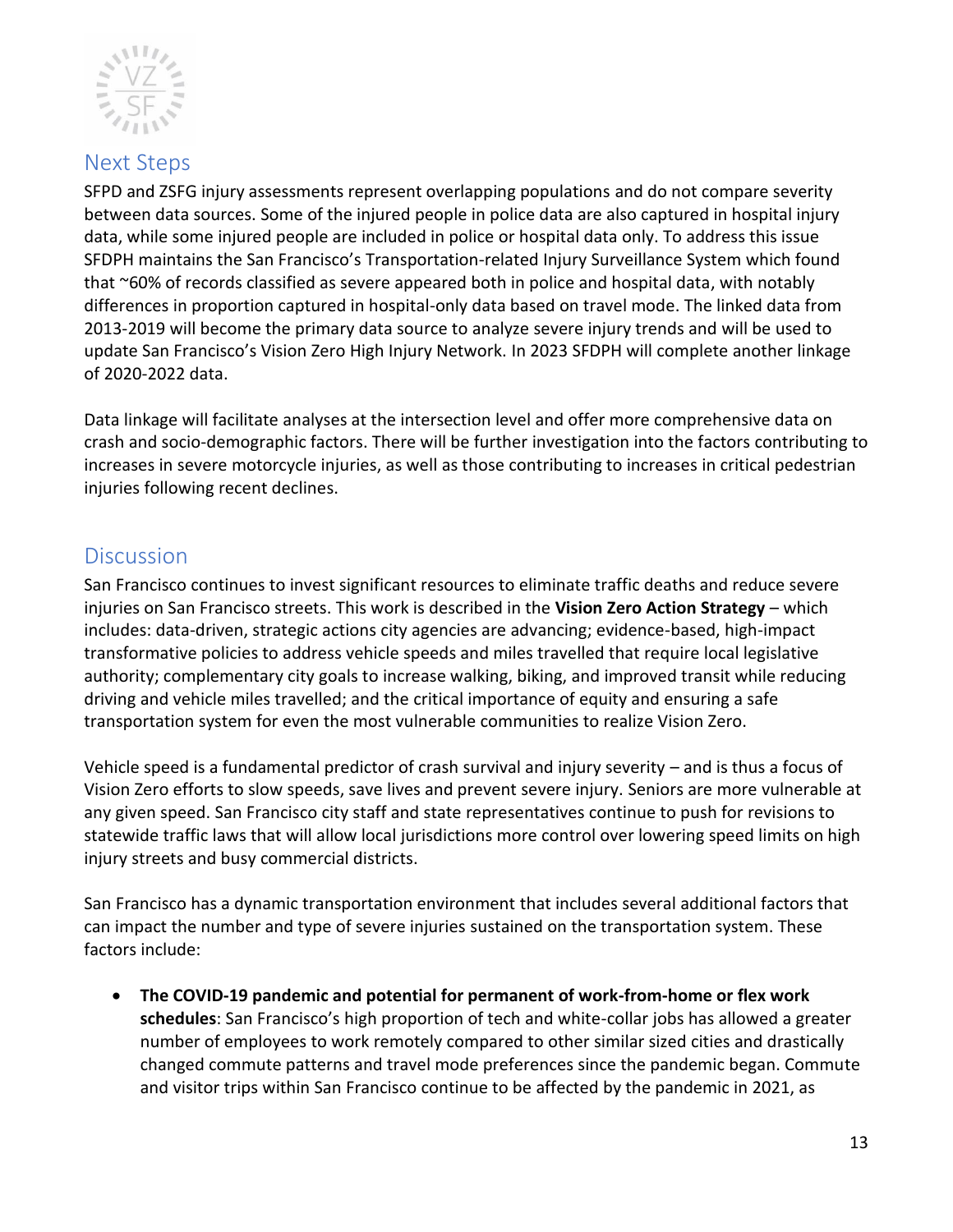

evidenced by BART and MUNI ridership remain significantly lower compared to 2019. Although 2020 had reductions in the number of severe in critical injuries seen at ZSFG for people walking and people in motor vehicles, it remains to be seen how the changes in city street activity impact long term injury trends when the economy fully reopens, and the pandemic finally subsides.

- **Increases in population, employment, and vehicle miles travelled**: Although the COVID-19 pandemic has temporarily changed previous-trends in population and employment growth in San Francisco, the Association of Bay Area Governments Regional Housing Needs Allocation mandates the city plan for approximately 82,000 additional housing units between 2023 and 2031. This population growth could increase daily vehicle miles travelled (VMT), strengthen the need for traffic congestion pricing, and encourage the usage of alternative modes of transportation including walking, cycling, transportation network (Uber/Lyft), taxis, and ridesharing with electric scooters and mopeds
- **Aging population**: One in five residents are seniors according to the Department of Aging and Adult Services – a population particularly vulnerable to severe injury when injured in a crash. The Bay Area's senior population is forecasted to grow by 137% by 2040 according to Plan Bay Area 2040.
- **Increasing homelessness**: 2019's biannual Point-in-Time Count showed a 17% increase in people living on the streets compared to 2017. This means that more people are living where exposure to traffic and potential traffic injury is highest, while facing the increased physical and mental health issues experienced by people without housing.

This context highlights the continued importance of targeted and coordinated Vision Zero SF initiatives to save lives and prevent severe injuries on San Francisco's transportation system.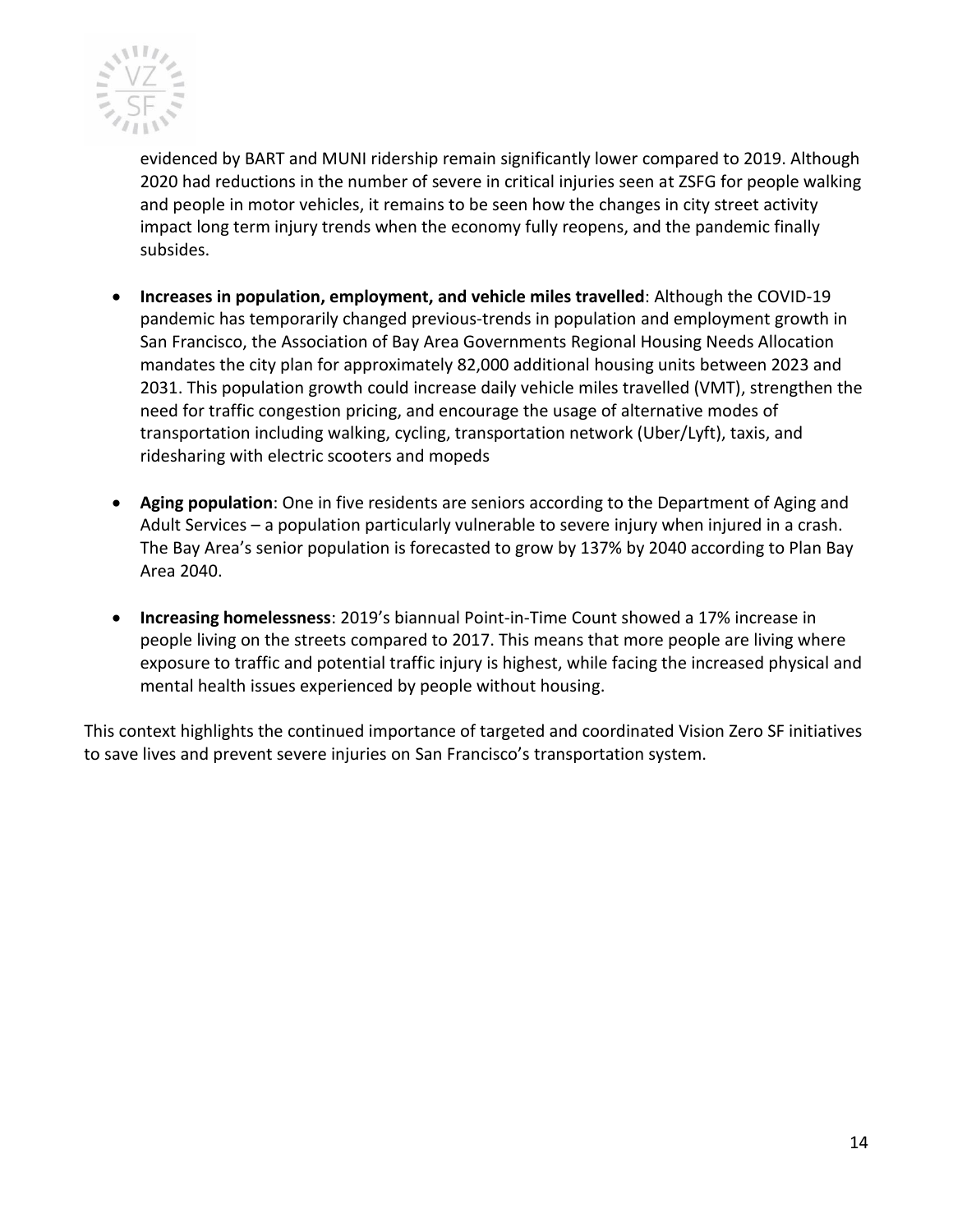

# Appendix A: SAN FRANCISCO POLICE DEPARTMENT (SFPD) DATA

VZSF relies on ZSFG hospital data for severe injury monitoring due to the aforementioned strengths, including clinical assessment of injury severity and more complete assessment of severe injuries based on data from the City's only Level I Trauma Center.

This Appendix summarizes SFPD-reported severe injury data, which was historically the primary source of severe injury data reported to the public and used by City staff. Excluding fatal injuries, police data offer three categories of injury severity, assessed at the injury scene: Severe Injury, Other Visible Injury, and Complaint of Pain.

Severe injury is defined in the CHP 555 Traffic Collision Manual<sup>7</sup>.

An injury, other than a fatal injury, that including the following:

- 1. Broken of fractured bones.
- 2. Dislocated or distorted limbs
- 3. Severe lacerations
- 4. Skull, spin, chest, or abdominal injuries that go beyond "Other Visible Injuries."
- 5. Unconsciousness at or when taken from the collision scene
- 6. Severe burns

Notably, a memo released to SFPD officers in Dec. 2014 advised head injuries to be classified as severe to avoid under-reporting of traumatic brain injury. This guidance likely partially accounts for the increase in severe injuries recorded in police data from 2015 onward.

# WHO IS SEVERELY INJURED?

Among severely injured people in police data, proportions of people injured while engaged in various travel modes are generally comparable to hospital data. Consistent with ZSFG data, pedestrians are the group of road users most affected by severe injury.

# SEVERE INJURY TRENDS

Overall severe injury trends in police data are comparable to that in hospital data, as are trends for people walking, cycling and motorcycling. Notably injuries to motor vehicle occupants rose 36% in police data from 2017 to 2019. By contrast, numbers declined for both severe and critical injuries in ZSFG data for the same time period and mode.

<sup>7</sup> California Highway Patrol Collision Investigation Manual HPM 110.5 Available at: https://www.nhtsa.gov/sites/nhtsa.gov/files/documents/ca\_chp555\_manual\_2\_2003\_ch1-13.pdf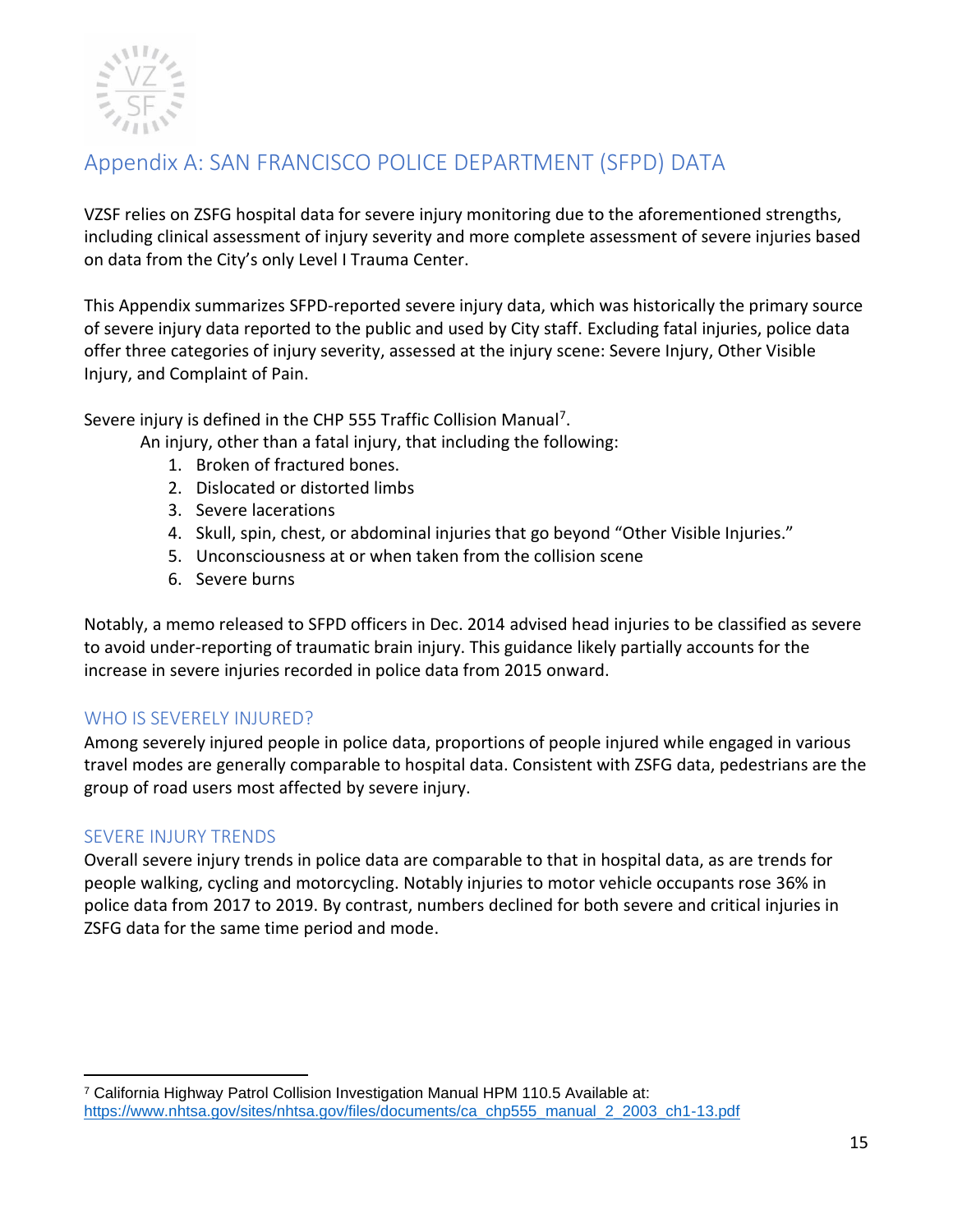

Figure A: Total Police Severe Counts and Hospital Severe and Critical Injury Count- from Police Data and Hospital Data



#### Table A: Count of Severe Injuries and Proportion by Travel Mode - from Police Data

|      |            |          |                     | <b>Motor vehicle</b> | Other/         |              |
|------|------------|----------|---------------------|----------------------|----------------|--------------|
| Year | Pedestrian | Cyclist  | <b>Motorcyclist</b> | occupant             | <b>Unknown</b> | <b>Total</b> |
| 2011 | 76 (38%)   | 36 (18%) | 31 (16%)            | 44 (22%)             | 11 (6%)        | 198 (100%)   |
| 2012 | 83 (41%)   | 31 (15%) | 43 (21%)            | 41 (20%)             | 6(3%)          | 204 (100%)   |
| 2013 | 80 (40%)   | 47 (23%) | 36 (18%)            | 38 (19%)             | $0(0\%)$       | 201 (100%)   |
| 2014 | 79 (39%)   | 49 (24%) | 32 (16%)            | 44 (21%)             | 1(0%)          | 205 (100%)   |
| 2015 | 87 (38%)   | 51 (22%) | 45 (20%)            | 47 (20%)             | $0(0\%)$       | 230 (100%)   |
| 2016 | 118 (42%)  | 40 (14%) | 56 (20%)            | 64 (23%)             | $0(0\%)$       | 278 (100%)   |
| 2017 | 112 (43%)  | 46 (18%) | 48 (18%)            | 53 (20%)             | 2(1%)          | 261 (100%)   |
| 2018 | 110 (39%)  | 55 (19%) | 45 (16%)            | 69 (24%)             | 4 (1%)         | 283 (100%)   |
| 2019 | 117 (38%)  | 53 (17%) | 46 (15%)            | 77 (25%)             | 14 (5%)        | 307 (100%)   |
| 2020 | 92 (41%)   | 34 (15%) | 35 (15%)            | 53 (23%)             | 12 (5%)        | 226 (100%)   |

Among police-designated severe injuries, pedestrian injury perennially ranks as the most prevalent mode of injury – comprising 38% of police recorded severe injuries in 2019. The disproportionate burden of injury to motorcyclists and bicyclists compared to motor vehicles observed in hospital data is also seen in police data, as these road users make up 15% each of severe injury reports in 2019 yet represent relatively smaller proportions of trips in San Francisco.

SFPD data show increased motor vehicle injury collisions in 2018, while hospital data show declines in motor vehicle severe and critical injuries. Contributing factors to these differing trends will be investigated in more detail when the Transportation-related Injury Surveillance System linkage of police and hospital data is completed in 2022.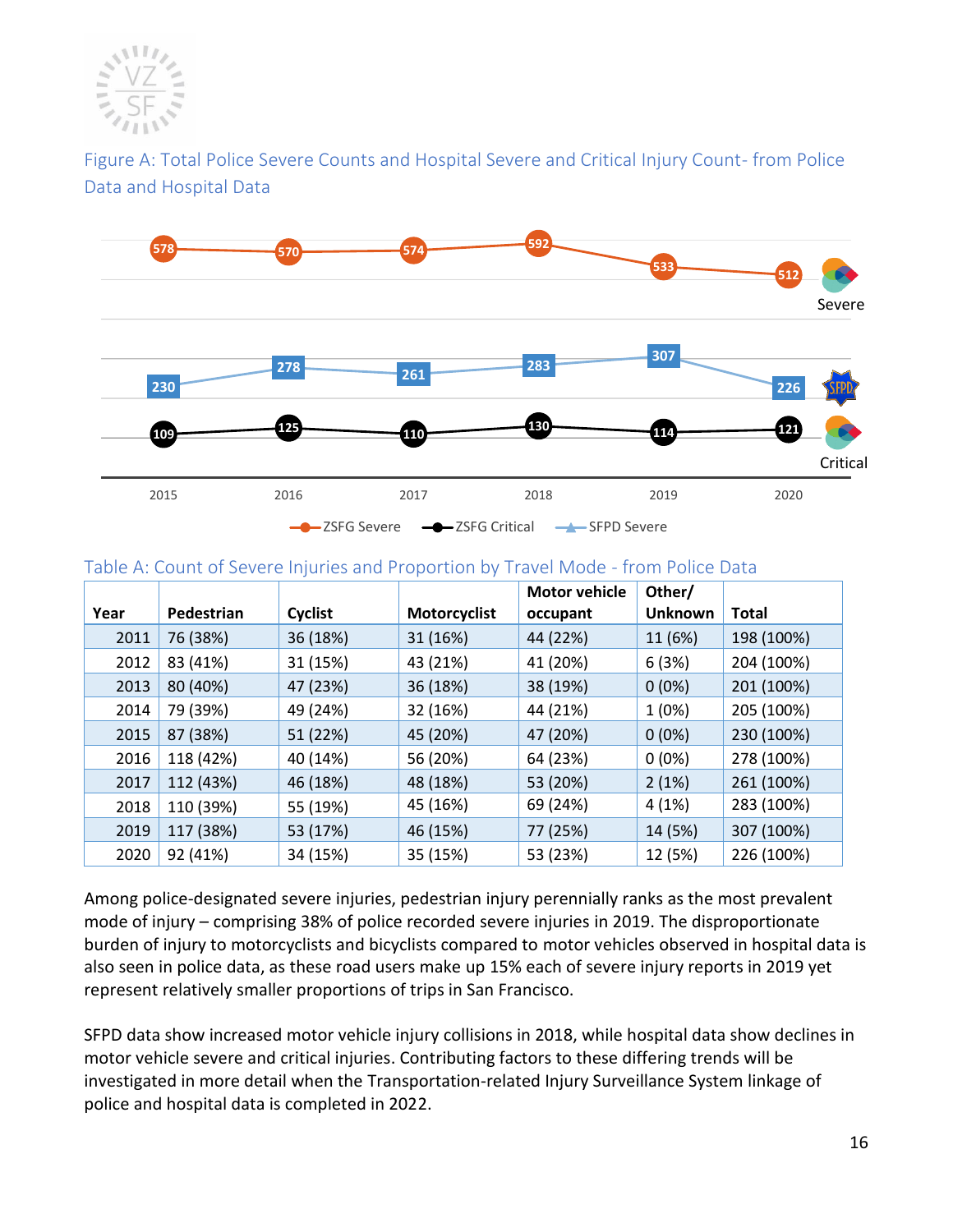

# PUBLIC DATA

While granular hospital data are not distributable to the public, police crash report data released quarterly and can be explored via www.transbase.sfgov.org.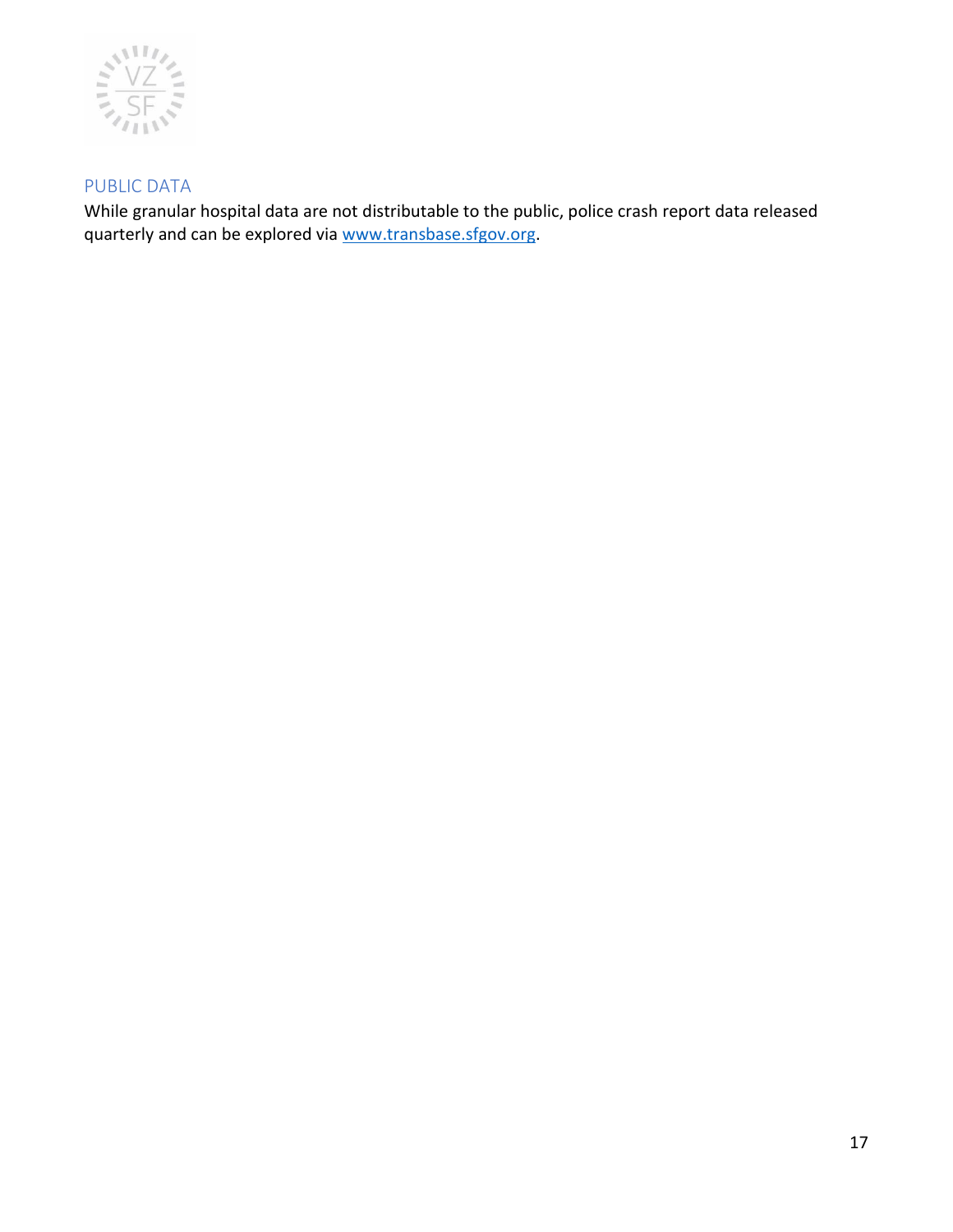

# Appendix B: SAN FRANCISCO EMERGENCY MEDICAL SERVICES AGENCY (SF EMSA) RETRIAGE GUIDELINES

San Francisco Emergency Medical Services Agency (SF EMSA) issued retriage guidelines in late 2013 to ensure the most severely injured people were treated at ZSFG, even if they initially reported to another hospital. People with severe injury receive the highest level of medical care when treated in a trauma center. The protocol change in the SF EMSA retriage guidelines facilitates the rapid transfer of severely injured trauma patients from non-trauma hospitals to the trauma center with unconditional acceptance. This change helps increase the inclusion of the most severely injured in the ZSFG hospital data – and also likely contributed to the increased but stable number of severe injuries observed from 2015 forward, relative to earlier years. The data presented below includes hospital data prior to the SF EMSA's retriage guidelines from 2011-2013.



# Figure B1: Total Traffic Injury Counts by Year Including Years Prior to 2015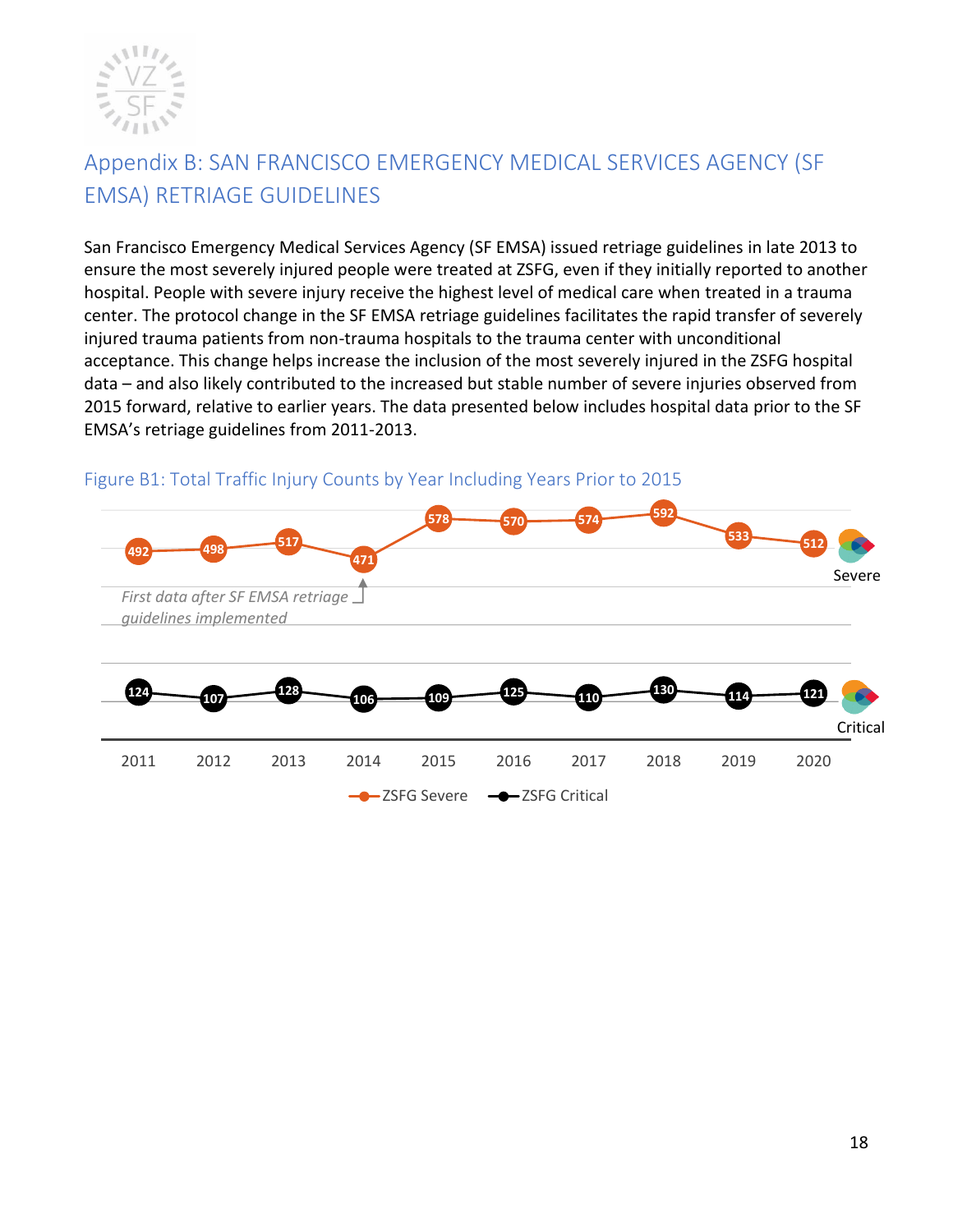

# Figure B2: Pedestrian Traffic Injury Counts by Year (2011-2020)



# Figure B3: Bicycle Traffic Injury Counts by Year (2011-2020)

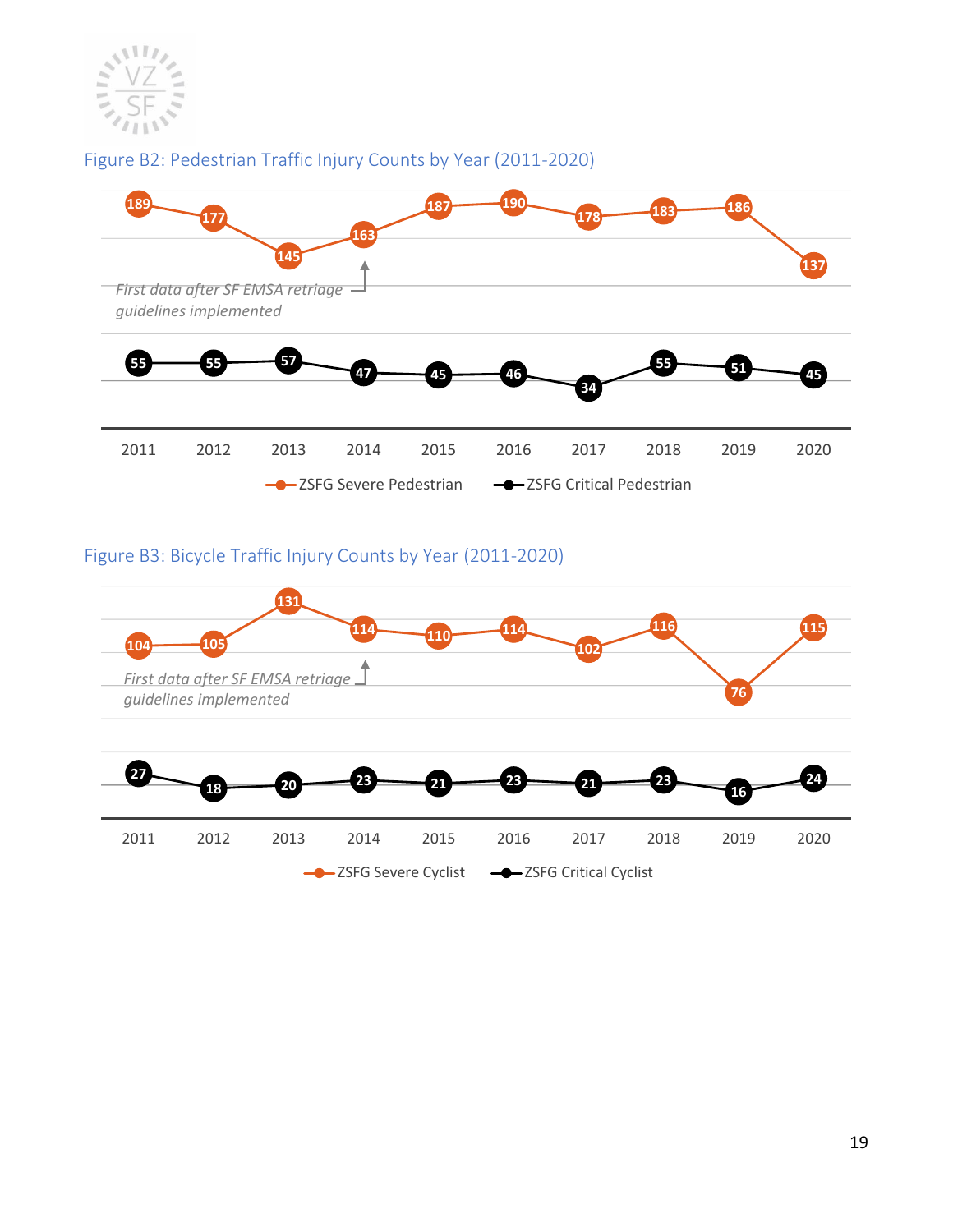

## Figure B4: Motor Vehicle Traffic Injury Counts by Year (2011-2020)



## Figure B5: Motorcycle Traffic Injury Counts by Year (2011-2020)